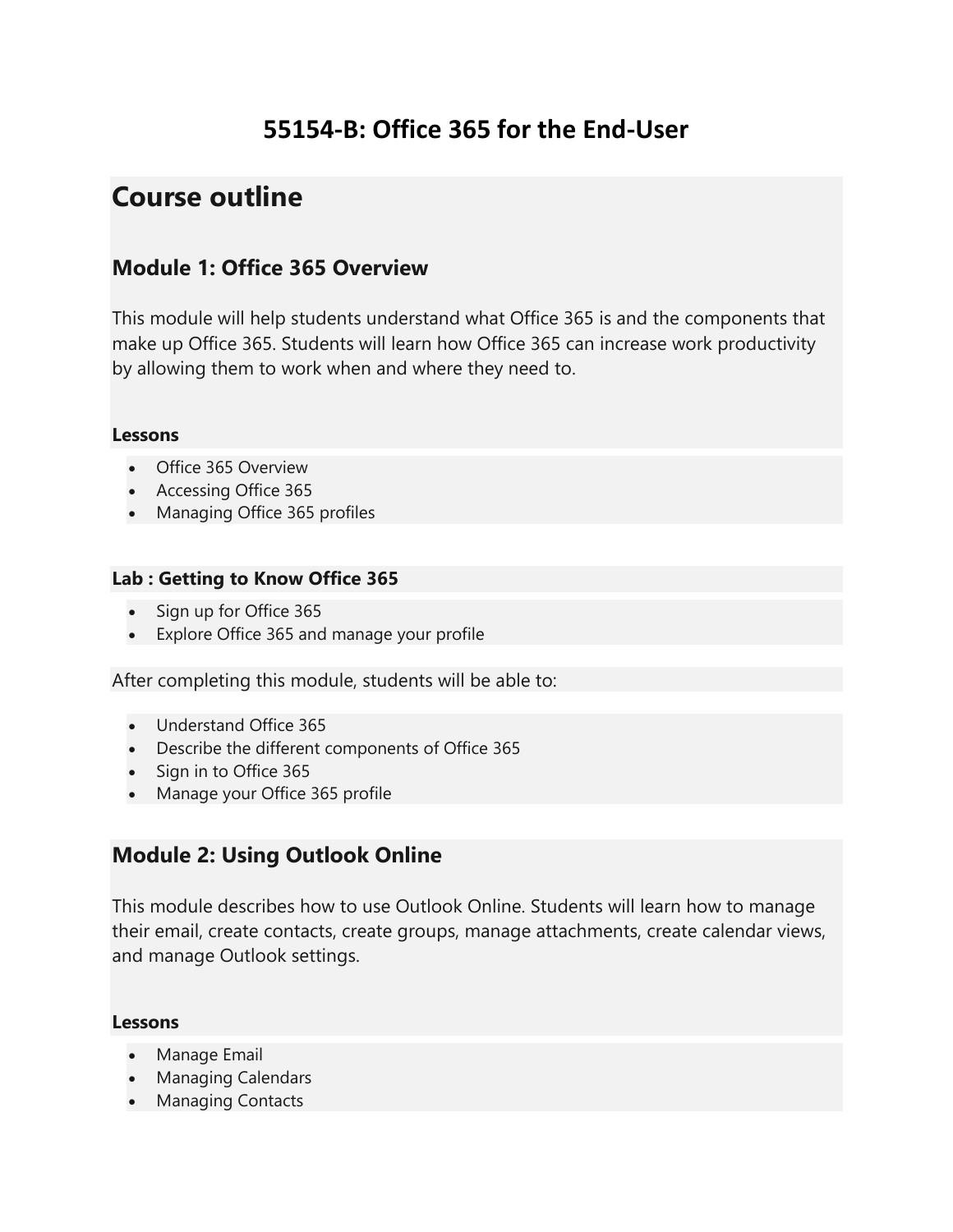Configuring Outlook Options

#### **Lab : Using Outlook Online**

- Managing email
- Working with attachments
- Working with calendar views
- Managing contacts
- Configuring Outlook Online options

After completing this module, students will be able to:

- Create, send, and reply to email
- Search and filter email
- Create appointments
- Manage reminders
- Add and share calendars
- Add and update contact information
- Import contacts, create groups, and search contacts
- Use automatic rules to manage and organize email
- Manage distribution groups

### **Module 3: Using Skype for Business**

This module will introduce students to Skype for Business. Students will learn how to use Skype for Business for instant messaging, web conferencing, and audio and video conferencing.

#### **Lessons**

- Skype for Business overview
- Instant Messaging in Skype for Business
- Conferencing in Skype for Business

#### **Lab : Using Skype for Business**

- Managing contacts and groups in Skype for Business
- Using Instant Messaging with Skype for Business
- Conferencing in Skype for Business

After completing this module, students will be able to: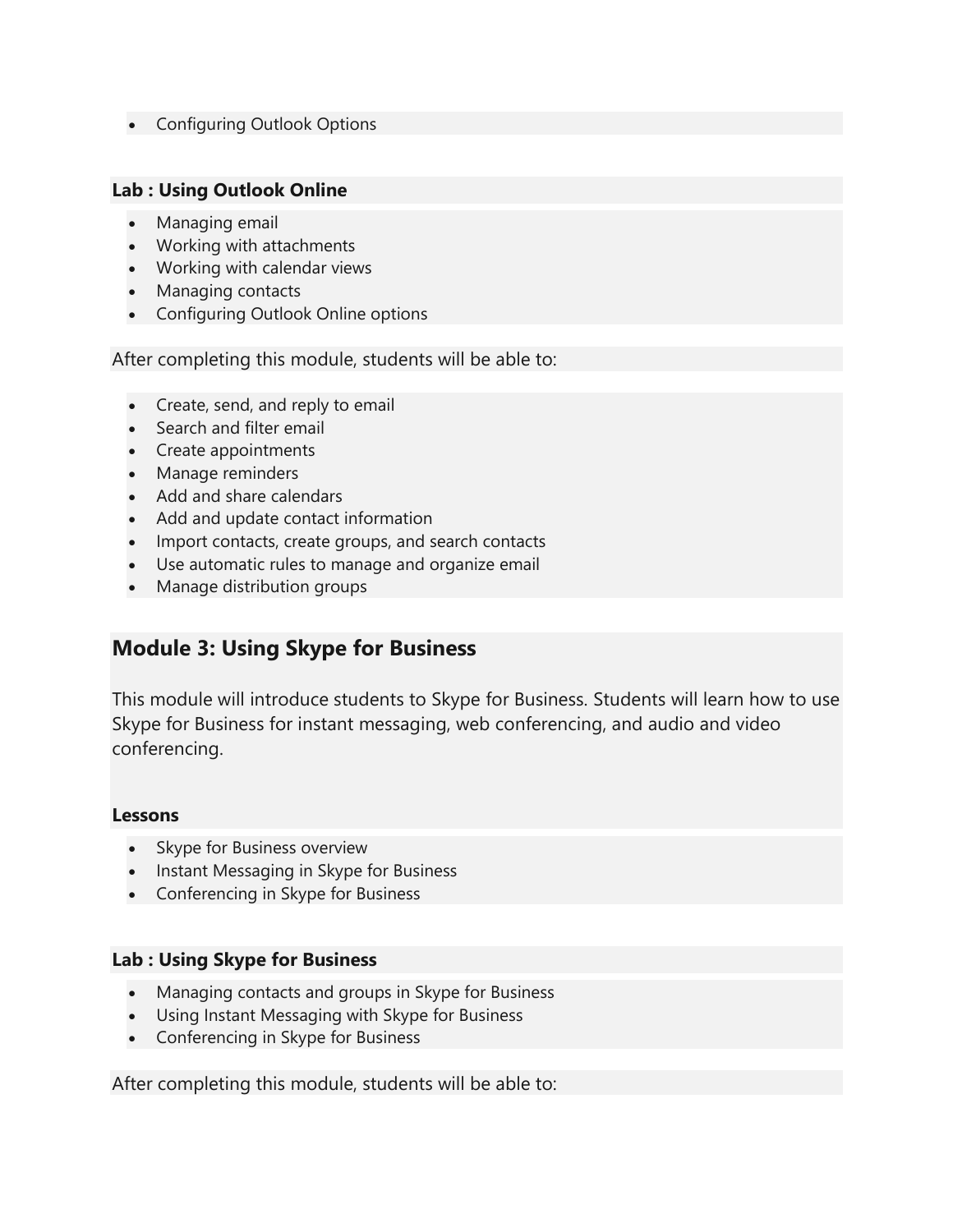- Describe the features of Skype for Business
- Use Skype for Business for Instant Messaging
- Create Audio and Web conferences
- Manage contacts and groups in Skype for Business

### **Module 4: Using SharePoint Online**

This module introduces students to SharePoint Online. Students will learn how locate and share documents in SharePoint Online. After completing this module students will be able to customize their SharePoint site, search for content, customize workflows in SharePoint Online, and configure list-based information management.

#### **Lessons**

- Working with site content and navigation
- Managing workflows in SharePoint Online
- Implement information management policies

#### **Lab : Using SharePoint Online**

- Search site content
- Customize site navigation
- Manage content approval

After completing this module, students will be able to:

- Search site content
- Customize SharePoint Online sites
- Implement information policies
- Manage content approval workflows
- Understand content organizer

### **Module 5: Using OneDrive for Business and OneNote Online**

This module will show students how to create, modify, save, and share documents using OneDrive for Business. Students will learn how to create and open OneNote notebooks and work with OneNote sections and pages and how to add new content to a new OneNote page.